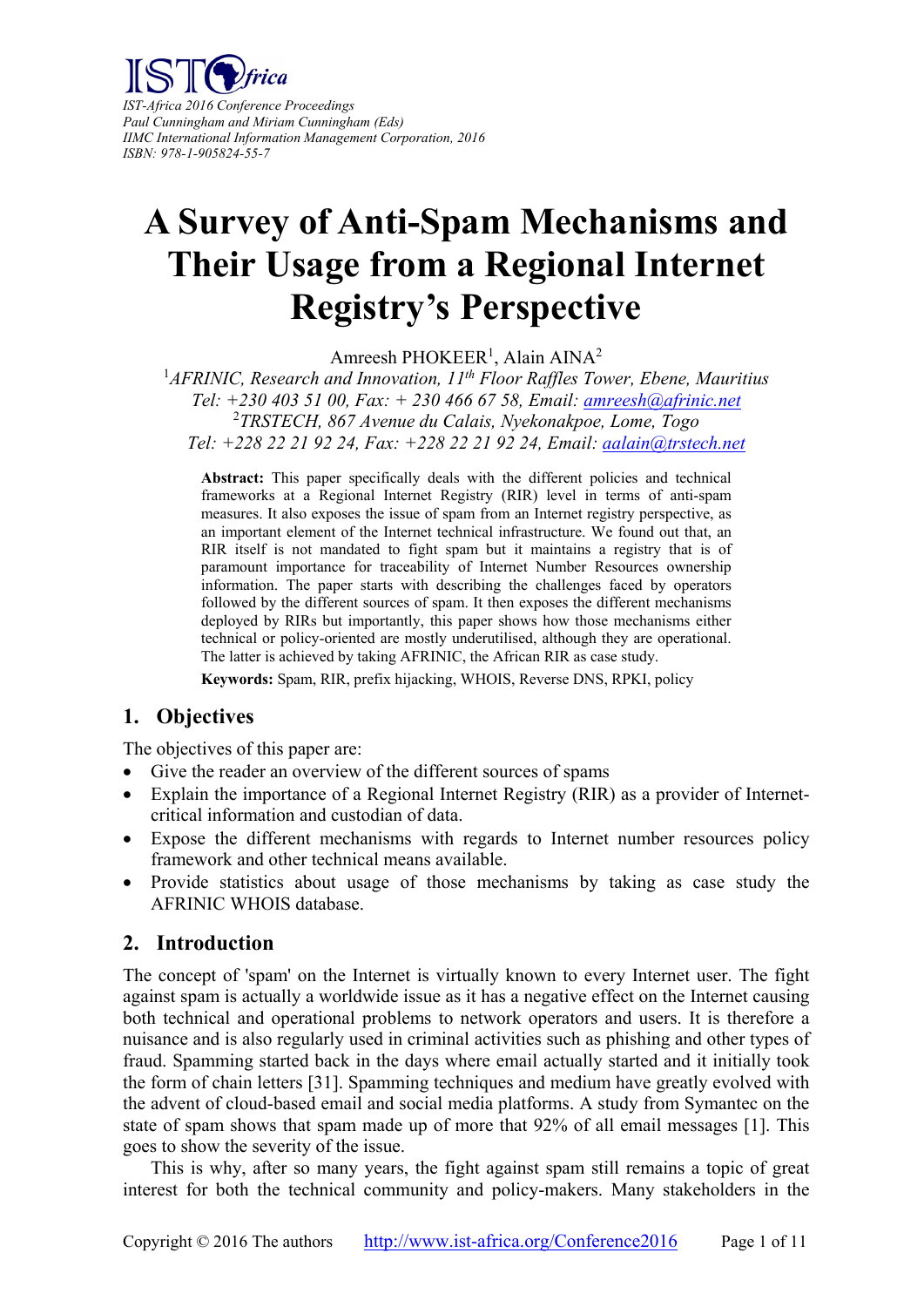digital sphere have pulled hands together and came with joint-effort to fight spam, name ITU and ISOC [21]. The private sector also came up with the M3AAWG (Messaging Malware Mobile Anti-Abuse Working Group) [25]. The aim of this Working Group is to focus on operational issues of Internet abuse to fight botnets, malware, spam, viruses, DoS attacks through technology, industry collaboration and public policy.

## *2.1 – What is an RIR?*

As a registry of Internet resources, an RIR operates at the network layer of the OSI model or more commonly at the Internet layer of the TCP/IP model. By virtue of its function, which is the allocation of Internet resources (IP addresses and AS number) at regional levels, RIRs have a direct link to operators at the network-level, which are the LIRs (Local Internet Registries) or End-users [34]. They all operate a network and can therefore potentially be a source of spam, as well as, victim of spammers.

## *2.2 – Defining a Spam*

The exact definition of spam is something that has been subject to endless debates on many forums. Some feel that the implicit right to freedom of speech allows them to send any mails they wish. This however must be weighed up against the rights of the recipients. RFC2635 defines Spam as "transmission of bulk unsolicited emails"[2].

The definition of spam should largely be considered from the point of view of the recipient. Any mail that a recipient does not wish to receive can in many cases be considered as spam but there are some generally accepted characteristics of spam:

- Bulk volumes of messages sent to thousands of users who have never requested to be sent them.
- Messages that raise security concerns: Mail Bombing, Viruses, Phishing, Scams, ID Theft.
- Messages that negatively affect the operation of the networks in the methods that they are delivered.
- Mostly consisting of commercial, offensive or harmful content
- Sending of messages that are difficult to trace back to a sender

# *2.3 Challenges for Network Service Providers*

Most of the challenges that service providers face with regards to spam are the same around the world. Security concerns, bandwidth consumption, overloading of computing resources, dissatisfied customers are all problems that are affecting networks across the globe [32]. Resource-constrained networks do sometimes feel the effect of these more strongly due to the bandwidth, computing and financial resource constraints on the continent and thus there is a requirement to be somewhat more careful with the approach to dealing with spam [33].

# **3. Sources of Spam**

There is a wide variety of spamming techniques ranging from botnets using infected computers, the exploitation of unsecured networks, spamming through social network platforms or exploiting open relays and proxies [19]. In this section we will provide some information on two specific spamming sources, which more or less relate to the function of a Regional Internet Registry.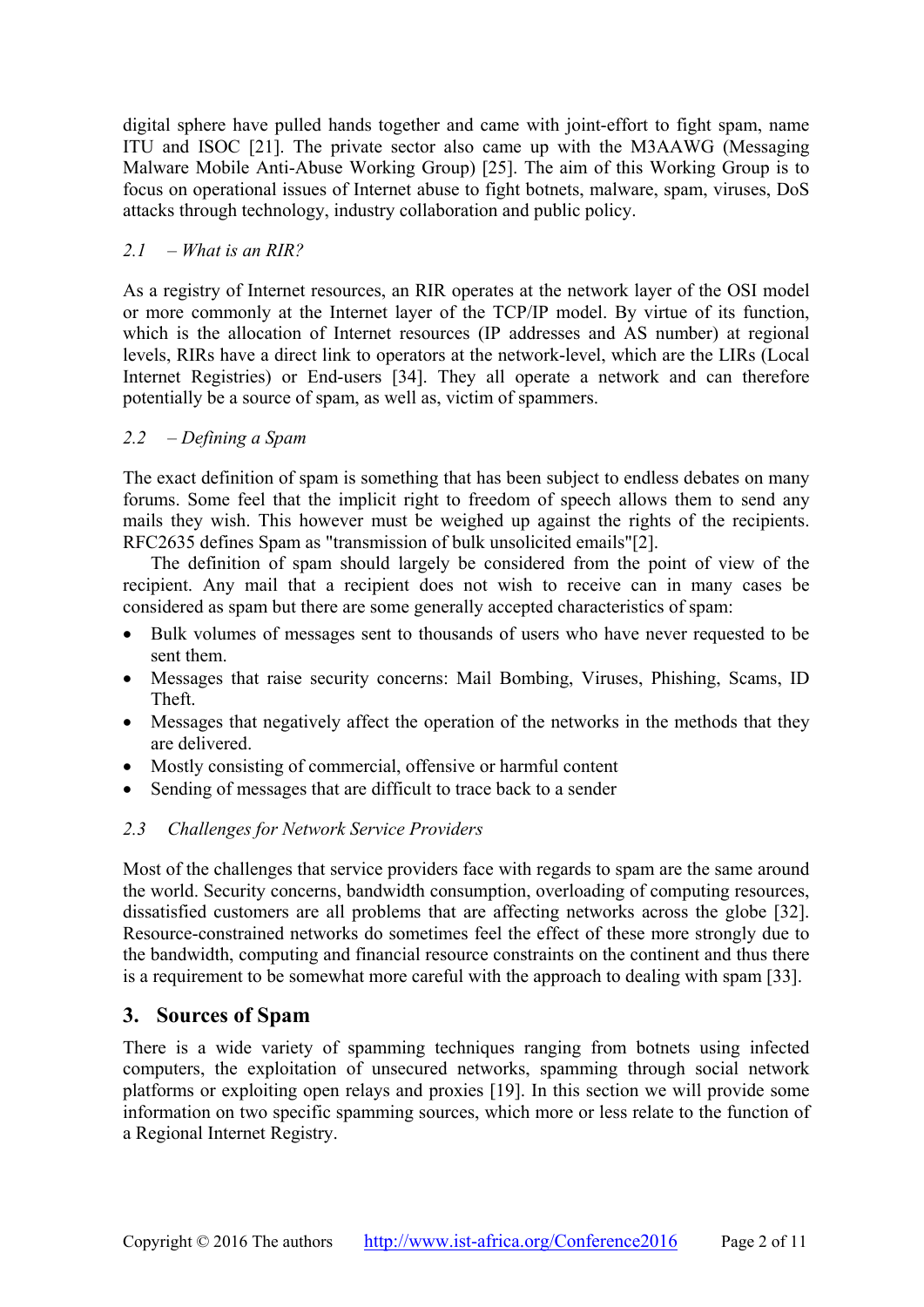*Table 1: Some Sources of Spam* 

| Spam Source                | Description                                                                          |
|----------------------------|--------------------------------------------------------------------------------------|
| <b>Botnets and Zombies</b> | It is believed that the majority of the spam today comes from botnets or             |
|                            | infected computers connected to the Internet. Those could be either servers          |
|                            | at the operator level but importantly, they are typically computers found in         |
|                            | home networks. Examples of botnets are Bobax, Grum or Pushdo [3]. The                |
|                            | fact that they are usually located within the ISP's customer subnets, RIRs           |
|                            | are usually used as an important source of information for abuse contact.            |
| Direct spamming "419 scam" | One example of direct spamming is scam. Africa is well known for the "419"           |
|                            | Scam" also called the "Nigerian Scam", where you receive an email saying             |
|                            | that you won a lottery or you inherited a massive amount of money [4].               |
|                            | They usually request an up-front payment before releasing the sum. "419"             |
|                            | Scams" not only use spoofed email addresses but make use of phishing                 |
|                            | techniques to lure people to fake website that would collect credit card             |
|                            | information or bank login details.                                                   |
| IP Address hijacking       | IP space hijacking is not a new phenomenon and has been a recurring issue            |
|                            | over the years. Spammers can hijack spaces that have not yet been allocated          |
|                            | (still in IANA pool) or they can use free/reserved space from an RIR pool.           |
|                            | Unallocated spaces not registered in an RIR database and being advertised            |
|                            | in the global routing are referred as <i>bogon</i> space [5]. Some spam filters will |
|                            | use Bogons database to fight spam but it is not always very efficient. The           |
|                            | problem is that sometimes mail headers legitimately contain Bogon IPs for            |
|                            | example, in case internal mail servers use public IPs in a private fashion.          |
|                            |                                                                                      |
|                            | The history of the Internet is full of cases of IP hijacking, one very well          |
|                            | known in the RIR community is the Pakistan Telecom-YouTube hijack [6].               |
|                            | Although the objective was not to do spamming but to rather blackhole                |
|                            | traffic, the principle used was the same. The hijack was successful partly           |
|                            | because of poor outbound BGP filtering but also because there were no hard           |
|                            | security mechanisms deployed at a wide scale. Another aspect to consider is          |
|                            | the fact that Internet routing is done "by rumour", meaning that hijacked            |
|                            | spaces can easily find their way on the global routing tables.                       |

# **4. Accurate Internet Number Resources Management**

Anti-spam techniques can broadly be classified in two categories: either Content-based [16] or Reputation-based [17]. Examples of Content-based techniques are heuristic filtering, fingerprint based filtering or machine learning techniques. On the other hand, Reputationbased approaches would rather focus on parameters such as email origin, traffic flow and volume [18]. Depending on which side an email administrator is (End-user, sender or server side), different spam mitigation techniques apply.

It is important to understand that as a registry, an RIR has the obligatory duty to maintain an up-to-date database of information. As per the ICP-2 document on the criteria for the establishment of new RIRs from ICANN, RIRs must keep proper records of all registry activities [7]. As such, RIRs do not specifically operate any anti-spam mechanism but maintains a set of frameworks (either technical or policy based) that can be used as mitigating factors. Those are for example the Abuse Contact Information policy [8], the Reverse DNS service and related policies, the Internet Routing Registry (IRR) [10] and the Resource Certification framework (RPKI) [11].

#### *4.1 Importance of the WHOIS Database*

RIRs maintain a public database of Internet number allocation (Provider 'Aggregatable') and end-user assignments (Provider Independent) spaces. Local Internet Registries, for e.g. Internet Service Providers (ISP), also need to declare their sub-allocation and customer assignments in their respective RIR's WHOIS database. Besides Internet Numbers, which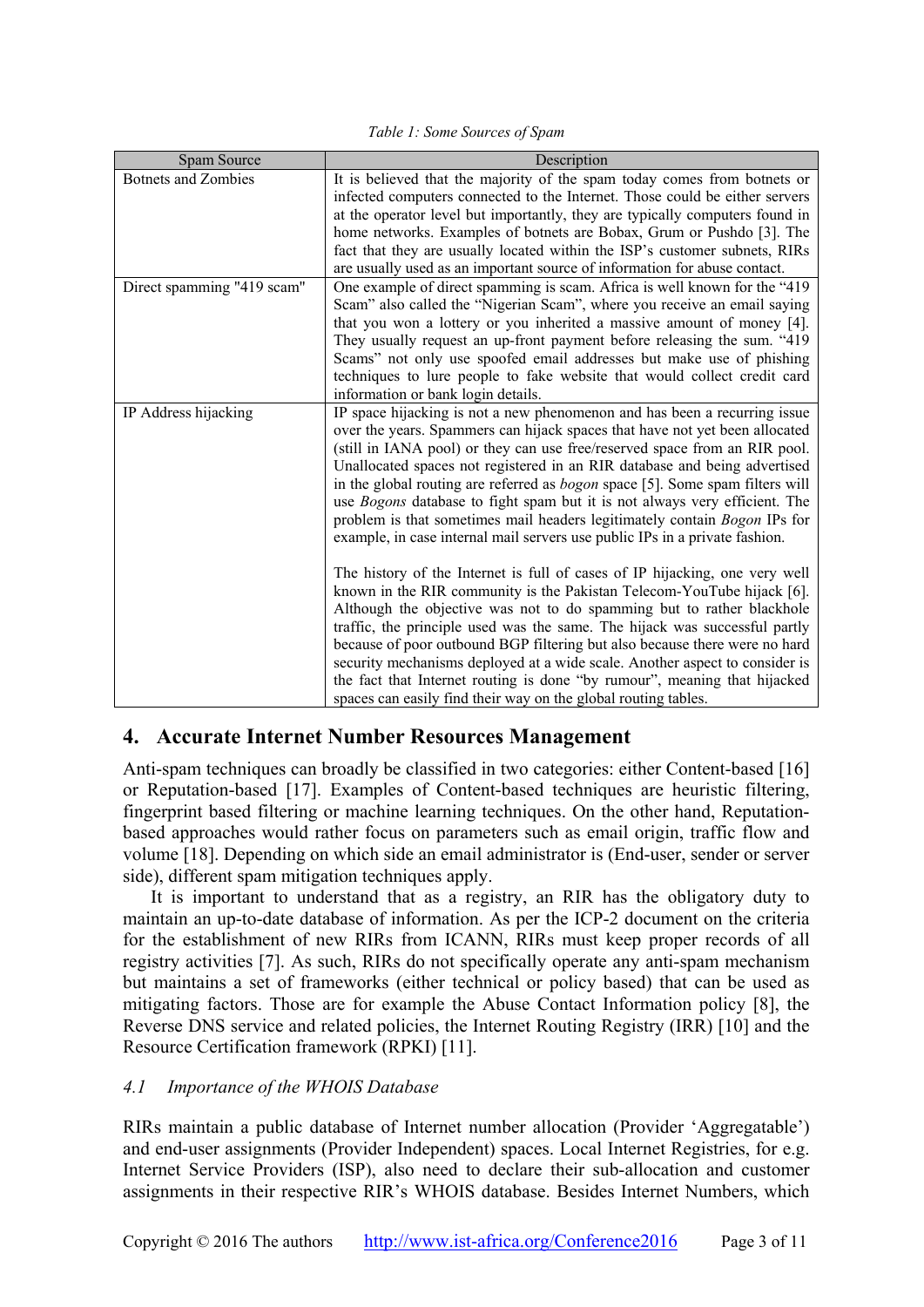consist of IPv4, IPv6 and Autonomous Systems (AS) numbers, the WHOIS database holds many other data objects required for the operations of a network. Below are a list of the main objects from the AFRINIC WHOIS database.

| Object       | Description                                                        |
|--------------|--------------------------------------------------------------------|
| inetnum      | Object contains information on allocations and assignments of      |
|              | IPv4 address space.                                                |
| inet6num     | Object contains information on allocations and assignments of      |
|              | IPv4 address space.                                                |
| aut-num      | A database representation of an Autonomous System (AS)             |
| domain       | Domain name as specified in RFC 1034                               |
| mntner       | Objects in the AFRINIC Database may be protected using             |
|              | mntner (pronounced "maintainer") objects.                          |
| irt          | An irt object is used to define a Computer Security Incident       |
|              | Response Team (CSIRT).                                             |
| organisation | The organisation class provides information identifying an         |
|              | organisation such as a company, charity or university, that is a   |
|              | holder of a network resource whose data is stored in the whois     |
|              | database.                                                          |
| Role         | The role class is similar to the person class. However, instead of |
|              | describing a human being, it describes a role performed by one     |
|              | or more human beings.                                              |
| person       | Contains information about technical or administrative contact     |
|              | responsible for the object where it is referenced.                 |

*Table 2: List of WHOIS Objects* 

As such, each object in the WHOIS database has a contact information in the form of either a PERSON object, a notify email address, a maintainer object and if the object is tied to an organisation, the "org" attribute.

| aut-num:       | AS37708           |
|----------------|-------------------|
| as-name:       | AFRINIC-MAIN      |
| descr:         | AFRINIC MAIN AS   |
| $adm$ in-c:    | CA15-AFRINIC      |
| tech-c:        | TT7-AFRINIC       |
| orq:           | ORG-AFNC1-AFRINIC |
| $mnt-by:$      | AFRINIC-HM-MNT    |
| $mnt-lower:$   | AFRINIC-IT-MNT    |
| $mnt$ -routes: | AFRINIC-IT-MNT    |
| $mnt - irt:$   | TRT-AFRINIC-IT    |
| source:        | AFRINIC           |
|                |                   |

*Fig 1: Example of an Autonomous System (AS) Number* 

#### *4.2 Importance of Registering Customer Assignments*

Spam filters are built on information received from different sources such as Spamhaus [23]. Sometimes when a host or several hosts on a network are found to be spamming, the network gets blacklisted. The WHOIS database is used to retrieve information on those subnets, which are usually customer assignments. However, if an LIR fails to register its customer assignments in the RIR's WHOIS database, the only next information available would be the LIR network itself.

As a matter of best practice, it is therefore recommended for LIRs to register their enduser assignments, the reason being if a host in a non-registered subnet (for e.g. a /28) is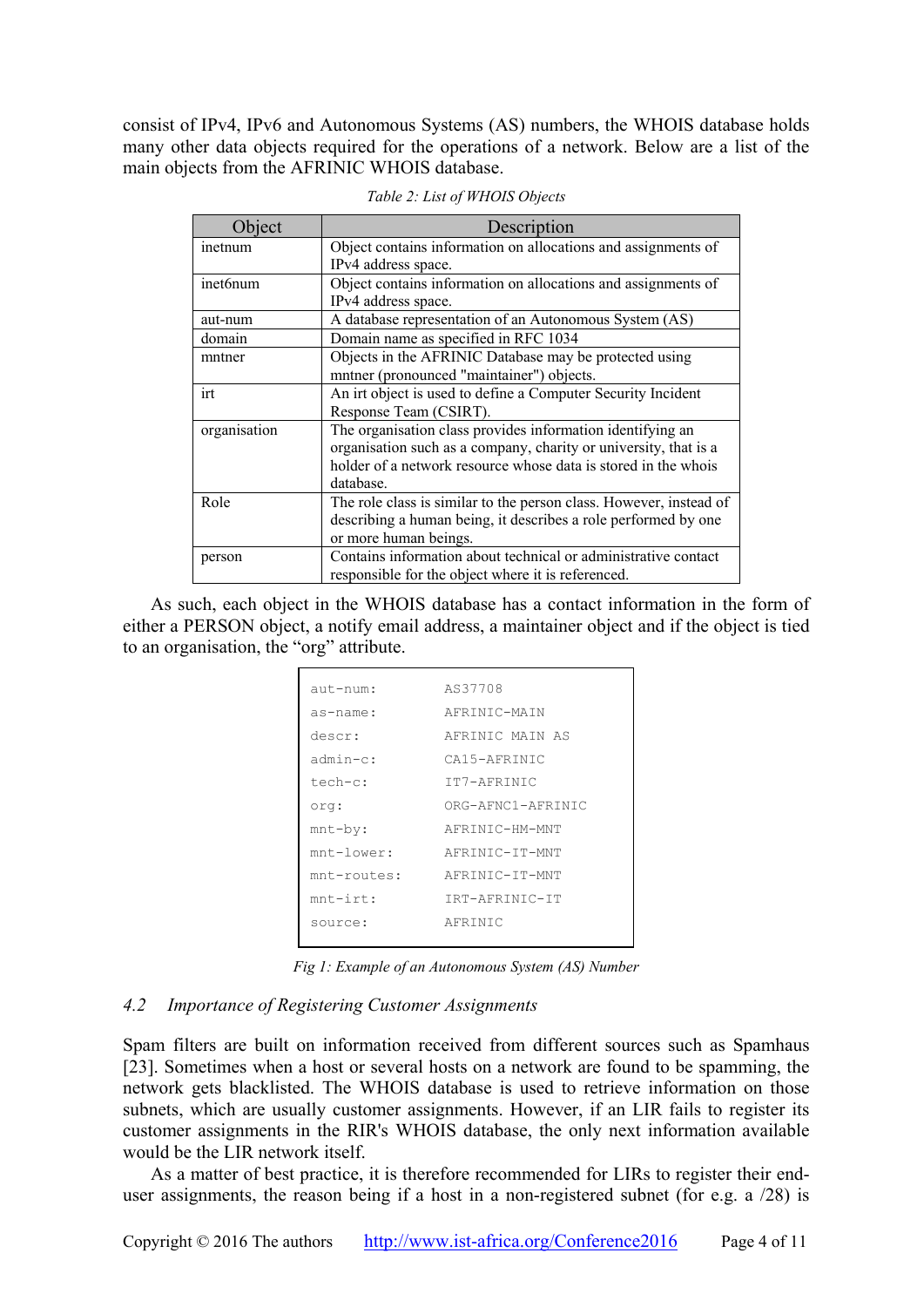blocked because it is involved in spamming activities, the whole subnet of the parent (for e.g. a /19) can be denied access.

It is therefore highly recommended for an ISP to register their customer assignments. In Africa, there was a policy proposal through the AFRINIC Policy Development Process to make the registration of customer assignments mandatory [30]. However, LIRs sometimes refrain from providing information on customer assignments, even though the address spaces are in use, as a matter of privacy.

#### *4.3 Importance of Registering Reverse DNS*

#### *4.3.1 Reverse DNS Service*

RIRs manage reverse DNS for the IANA delegated zones which are the \*.in-addr.arpa for IPv4 and \*.ip6.arpa for IPv6. For example, if a member was assigned a 196.1.5.0/24 network on which a mail server is running, the member needs to do the delegation of the 5.1.196.in-addr.arpa zone from its RIR, who manages the parent 196.in-addr.arpa zone.

#### *IN-ADDR.ARPA Maintenance*

*The regional registries will be responsible for maintaining IN-ADDR.ARPA records only on the parent blocks of IP addresses issued directly to the ISPs or those CIDR blocks of less than /16. Local IRs/ISPs with a prefix length of /16 or shorter will be responsible for maintaining all IN-ADDR.ARPA resource records for its customers. IN-ADDR.ARPA resource records for networks not associated with a specific provider will continue to be maintained by the regional registry.* 

*Fig 2: Section 5 of RFC2050* 

## *4.3.2 Importance of PTR Records*

As a matter of best practice, even though RFC1033 and RFC1912 specify that "Every Internet-reachable host should have a name", rDNS has never become a protocol requirement for the operation of the DNS. Therefore, rDNS has always been considered as optional, explaining why not every host on the Internet today is mappable to a domain name. However, this technique is widely used by email servers to fight spam.

IP addresses assigned by an RIR are public IP address that will be used statically. Email operators that have used these static IPs need to properly configure the rDNS entries to make the match between the IP address and the domain name of the server. This also applies to home (dialup) users who are usually assigned dynamic IPs by their respective LIRs. Below are examples of PTR records to "whois.afrinic.net" domain name.

```
20.2.216.196.in-addr.arpa domain name pointer whois.afrinic.net.
0.2.0.0.0.0.0.0.0.0.0.0.0.0.0.0.1.0.2.0.0.0.0.0.0.d.2.4.1.0.0.2.ip6.arp
a domain name pointer whois.afrinic.net.
```
*Fig 2: Example of PTR Records* 

### *4.3.3 rDNS Check by Mail Servers*

Reverse DNS (rDNS) is a mechanism used by mail servers to make the connection back the sender's PTR record if it has one. When an email server sends an email to another server, the receiver will check whether the IP of the domain name in the SMTP Banner has a corresponding PTR record. The receiving server will use this IP to check that the sender has a reverse DNS entry [12].

The downfall is that is that not all email service administrators will configure rDNS for their server. Legitimate emails coming from those servers might get rejected if the receiver has activated rDNS check [13].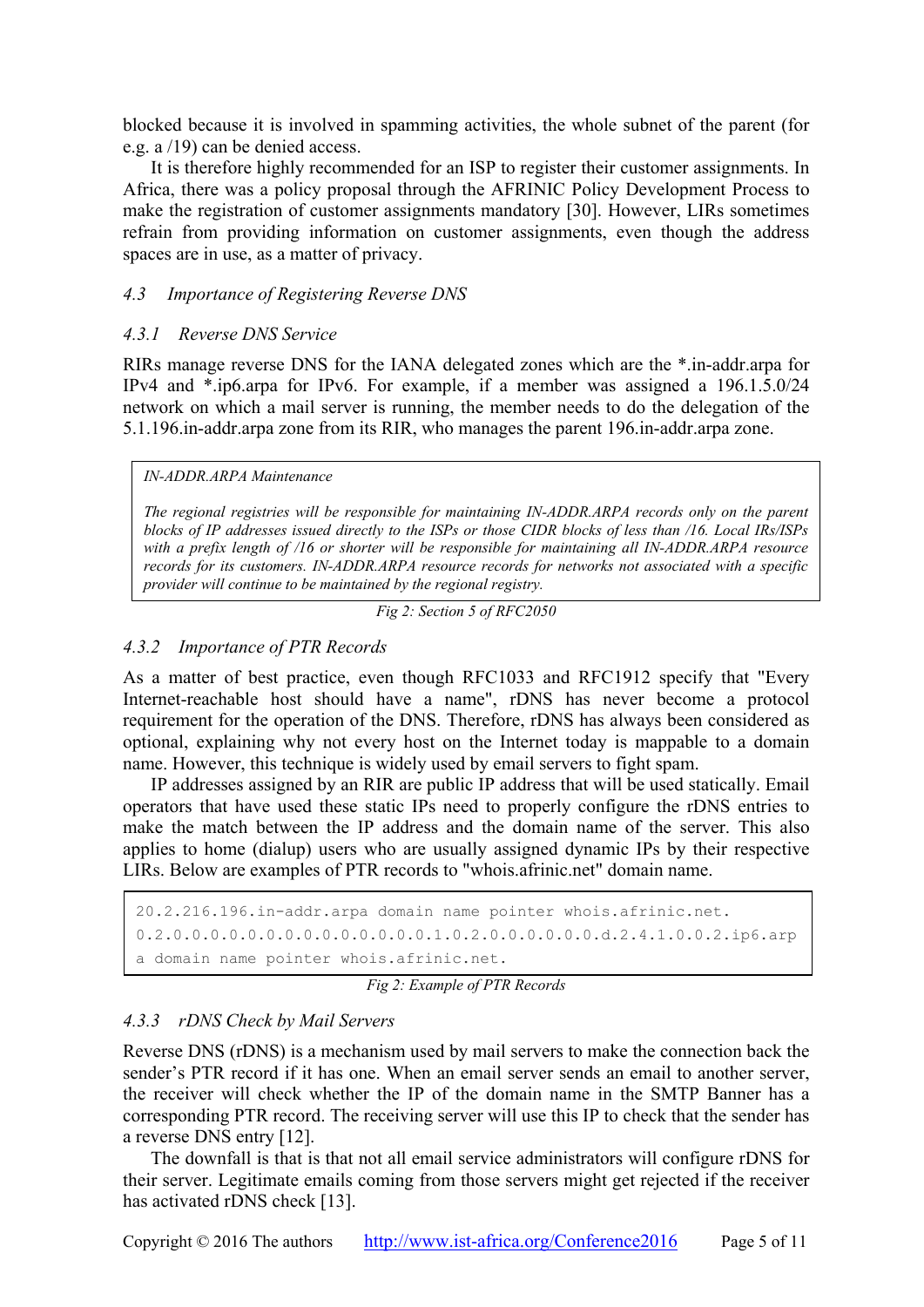#### *4.4 Implementation of an Abuse Contact Policy (Case Study of AFRINIC)*

Some RIRs, namely AFRINIC and the RIPE NCC have implemented an Abuse Contact Information policy. The policy stipulates that there must be a dedicated object in the WHOIS database to cater for abuse contact information.

Network owners increasingly operate dedicated abuse handling departments, distinct from the basic operations department. More and more network owners and other institutions are also starting to exchange data about abusive behaviour with each other, to more quickly allow networks to identify internal abuse, external abuse, and other security problems. Earlier, the abuse reports were sent to e-mail address specified in the e-mail field. These addresses were used because the RIR WHOIS Database currently did not have any specialised contact object for abuse departments. Instead, all abuse reports were sent to contacts that usually have broader responsibilities or different responsibilities.

If an IP address is found to be spamming, abuse reports are sent to e-mail address specified in the e-mail field of the object holding the prefix information. RIRs have therefore implemented a new object type called "irt" for Incidence Response Team. IRT objects provide information about a CSIRT (Computer Security Incident Response Team), which is basically a group of individuals responsible for handling network security incidents and reports for any given organization or entity.

The issue however, is that the "mnt-irt" is not mandatory. For instance at AFRINIC, the policy does not force its members to register an IRT object in their inetnum, inet6num and aut-num objects. The table below shows the number of IRT objects per object type in the AFRINIC WHOIS database (August 2015):

|                       | Abuse contact information<br>(e.g. remarks: Please send abuse to<br>abuse@example.com) |                                                           |                                            | <b>IRT</b> object usage<br>(e.g. mnt-irt: IRT-AFRINIC-IT) |                                            |  |
|-----------------------|----------------------------------------------------------------------------------------|-----------------------------------------------------------|--------------------------------------------|-----------------------------------------------------------|--------------------------------------------|--|
| Object<br><b>Type</b> | <b>Total</b> in<br>database                                                            | <b>Number of objects</b><br>with any abuse<br>information | $\frac{0}{0}$<br>over total<br>in database | Number of<br>objects<br>with mnt-irt<br><i>attribute</i>  | $\frac{0}{0}$<br>over total<br>in database |  |
| IPv4                  | 113111                                                                                 | 12668                                                     | 11.2.                                      | 10                                                        | 0.00                                       |  |
| IPv6                  | 1057                                                                                   | 120                                                       | 11.3                                       |                                                           | 0.09                                       |  |
| AS<br>Number          | 1474                                                                                   | 48                                                        | 3.25                                       | 5                                                         | 0.34                                       |  |
| Total                 | 115642                                                                                 | 12836                                                     | 11                                         | 16                                                        | 0.01                                       |  |

*Table 3: Statistics on Abuse Contact Information on AFRINIC WHOIS Objects* 

#### *4.5 Resource Certification against Route Hijacking*

Route hijacking is a complex issue that has been the headache of network operators for a long time. As mentioned earlier, routing on the Internet today is based on trust and mutual relationships between BGP peers. So far there has not been any largely accepted mechanism that uses hard security principles like digital signatures in order to make routing on the Internet more robust. RPKI (Resource Public key Infrastructure), together with BGPSEC [27] (still under development), are the frameworks being currently investigated as a global solution to secure the Internet Routing.

Internet Routing Registries (IRR) can also be used to mitigate the risk of route hijacking, though not really considered as a sustainable solution. There are around 30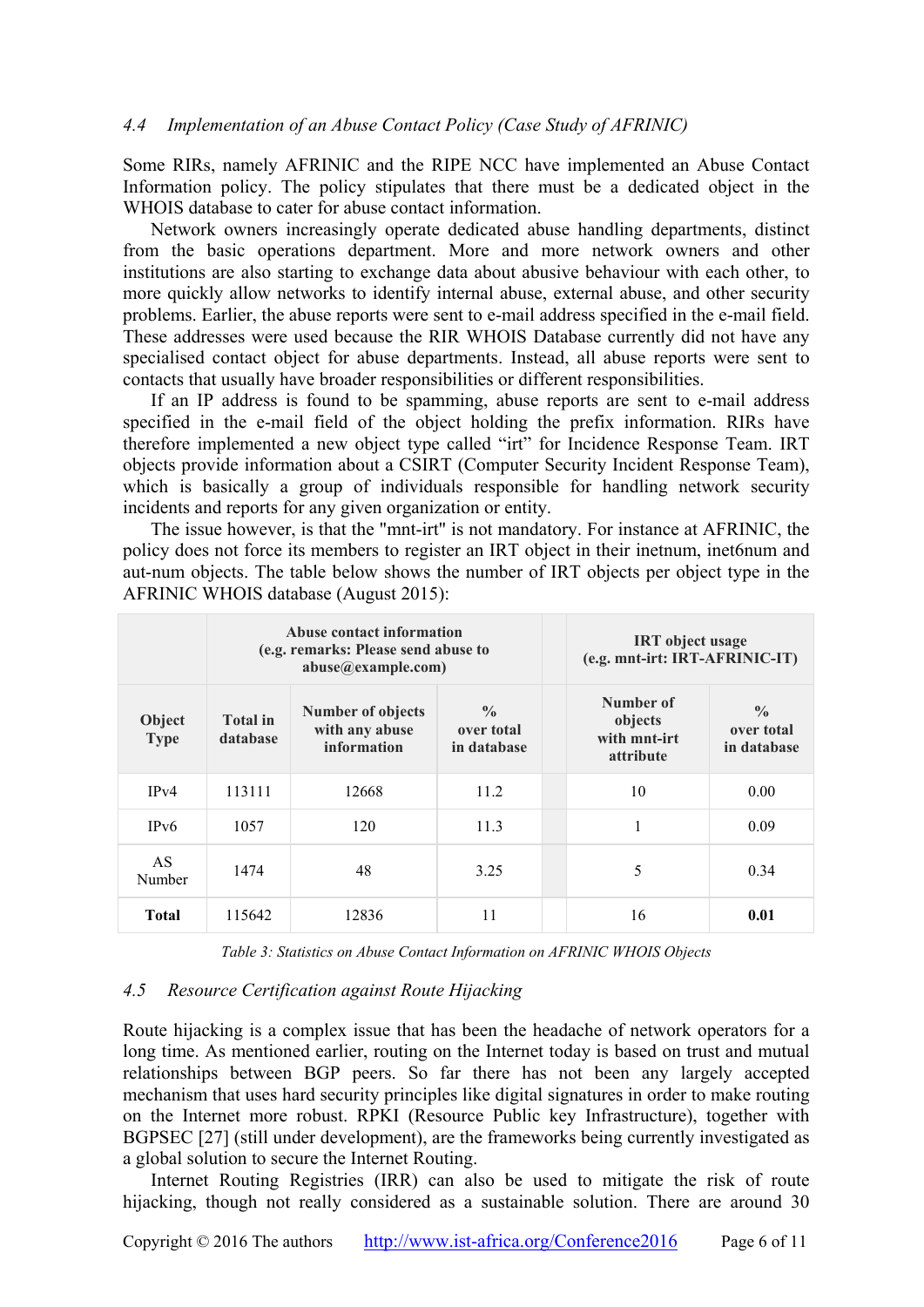Routing registries in the world [28], some of them operated by RIRs, others by private entities. Network operators can publish their routing policies online allowing other BGP speakers to create filters based on those policies. Currently, there is no way to validate the information on IRRs making the system a bit brittle. That is why eyeballs are currently on the RPKI framework as the next big step in routing security.

Resource Certification [11] is a security framework with makes use of a Public Key Infrastructure to certify resources that have been assigned to a member, through the delivery of a Resource Certificate. It adds a verifiable form of resource holdership. A Resource Certificate is based on the X.509 certificate format (RFC 5280), extended by RFC3779 to include Internet number resources (IPv4, IPv6 and AS number).

```
Certificate: 
     Data: 
         Version: 3 (0x2) 
         Serial Number: 2 (0x2) 
     Signature Algorithm: 
sha256WithRSAEncryption 
Issuer: 
CN=AFRINIC/serialNumber=90A020F44F15B89D6FB15B5060D21067E43C0C0B 
         Validity 
             Not Before: May 15 06:59:27 2015GMT 
             Not After : Mar 31 00:00:00 2016GMT 
Subject: 
CN=F365CA10AF/serialNumber=B883D77155F7D67BA69663FE59AB8FCE04300394 
... 
... 
         sbgp-ipAddrBlock:critical 
                  IPv4: 
                    196.1.0.0/24 
                  IPv6:
```
*Fig 3: Example of an RPKI Certificate with Internet Resources* 

/

With a Resource Certificate, network operators can create cryptographic objects called Route Origin Authorization (ROA), which are signed by the certificate to bind a prefix to an Origin AS. ROAs become therefore the mechanism "par excellence" to prevent route hijacking as only prefix owners can verifiably say which AS is allowed to advertise its network.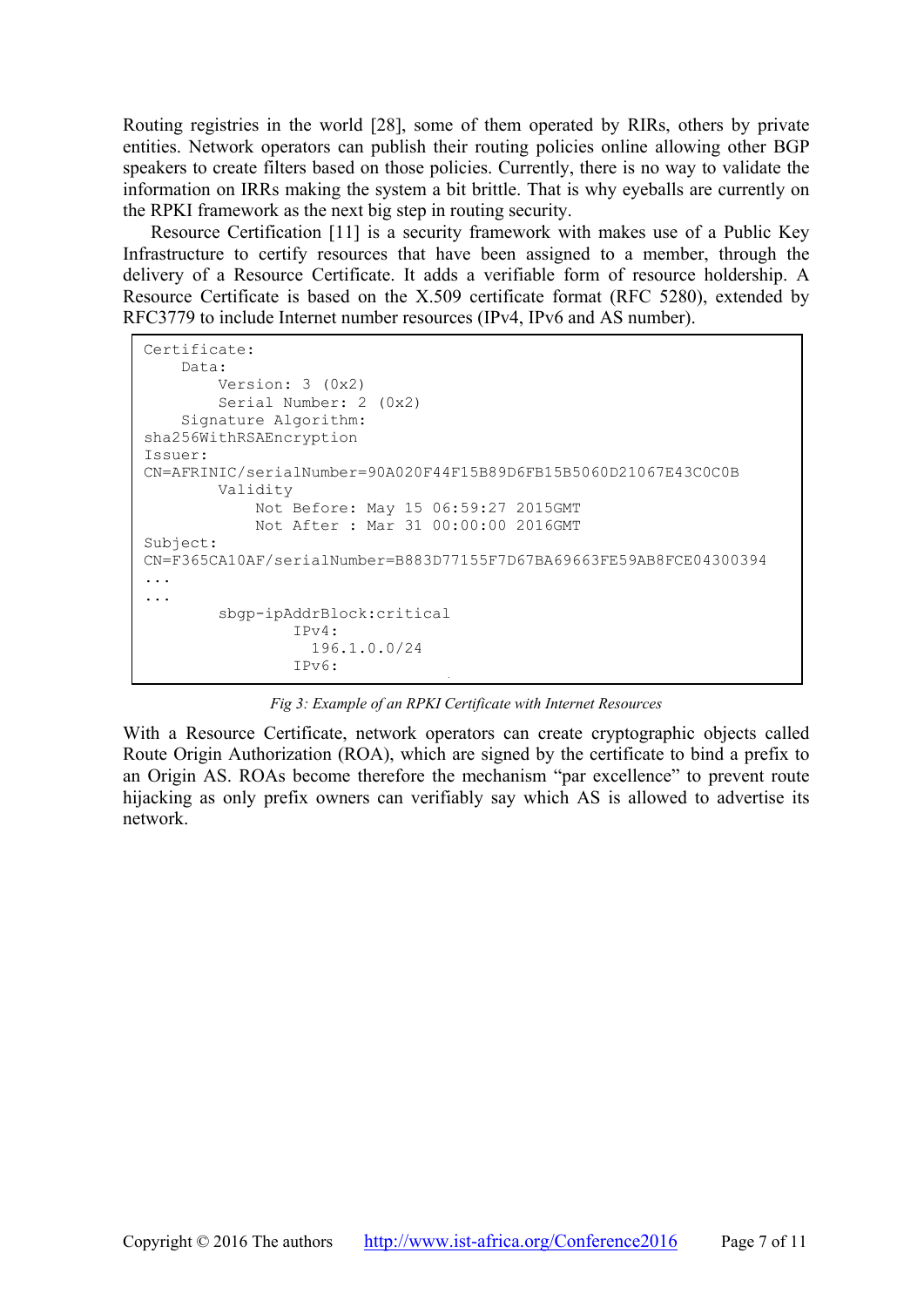```
version: 0
as_id: 37301
prefixes:
  146.64.10.0/24-24
signing certificate:
  serial: 7 (0x7)
  not before: 2015-06-11T08:42:09
  not after: 2015-06-26T08:42:09
  subject: CN=557949f1-a786
  ski: 2e4427450ad7ecf6ad6b3b257a29b6547adb79c2
  g_ski: LkQnRQrX7Patazsleim2VHrbecI
  sia:
    signedObject: 
rsync://rpki.afrinic.net/repository/member_repository/F3634D22/24294C
20FADD11E49BBA825D3BB695CA/CA8EB9AE101511E5B100220DD949923A.roa
   issuer: CN=F3634D22AR, 
SN=FAFEBCF83FC94DF547DDAE1DF56495BDBCD2C192
  aki: fafebcf83fc94df547ddae1df56495bdbcd2c192
   g_aki: -v68-D_JTfVH3a4d9WSVvbzSwZI
```
*Fig 4: Example of a Route Origin Authorization (ROA) Object* 

Relying party BGP speakers that are RPKI enabled, will create filters based on data received from RPKI Cache validator [15]. Then the router will tag every route announcement in its RIB as *valid*, *unknown* or *invalid*. An announcement is:

- **Valid** when it is covered by at least one ROA. (i.e AS in ROA matches Originating AS and prefix in ROA covers prefix announced)
- **Unknown** when no covering ROA has been found for the announcement.
- **Invalid** when a ROA covers the prefix announcement but the Originating AS does not match AS in ROA.

| Below are some statistics about RPKI globally: |
|------------------------------------------------|
|------------------------------------------------|

| <b>RIR</b>     | Total no. of<br>route<br>announcements | <b>Valid</b>   | <b>Invalid</b> | <b>Unknown</b>  | <b>Accuracy</b> | <b>RPKI</b><br><b>Adoption</b><br>Rate |
|----------------|----------------------------------------|----------------|----------------|-----------------|-----------------|----------------------------------------|
| <b>AFRINIC</b> | 15370 (100%)                           | $237(1.54\%)$  | $5(0.03\%)$    | 15128 (98.43%)  | 97.93%          | 1.57%                                  |
| <b>APNIC</b>   | 156613 (100%)                          | 3138 (2%)      | 1168(0.75%)    | 152307 (97.25%) | 72.88%          | 2.75%                                  |
| <b>ARIN</b>    | 219008 (100%)                          | 1785 (0.82%)   | 341 $(0.16\%)$ | 216882 (99.03%) | 83.96%          | $0.97\%$                               |
| <b>LACNIC</b>  | 76962 (100%)                           | 14235 (18.5%)  | 673 (0.87%)    | 62054 (80.63%)  | 95.49%          | 19.37%                                 |
| RIPE NCC       | 158548 (100%)                          | 16550 (10.44%) | $1168(0.74\%)$ | 140830 (88.82%) | 93.41%          | 11.18%                                 |

#### *Table 4: RPKI Deployment in the AFRINIC Region*

Furthermore, Spamhaus [29] maintains an "Extented/Don't Route Or Peer Lists" aka EDROP and DROP lists [23]. Those lists are advisory list of "hijacked networks" and being used by spammers or other cyber criminal to do illicit operations. These lists are mainly used by firewalls and routing equipments to drop traffic.

We used to EDROP list [24] to extract the number of subnets (/24) that are from AFRINIC region.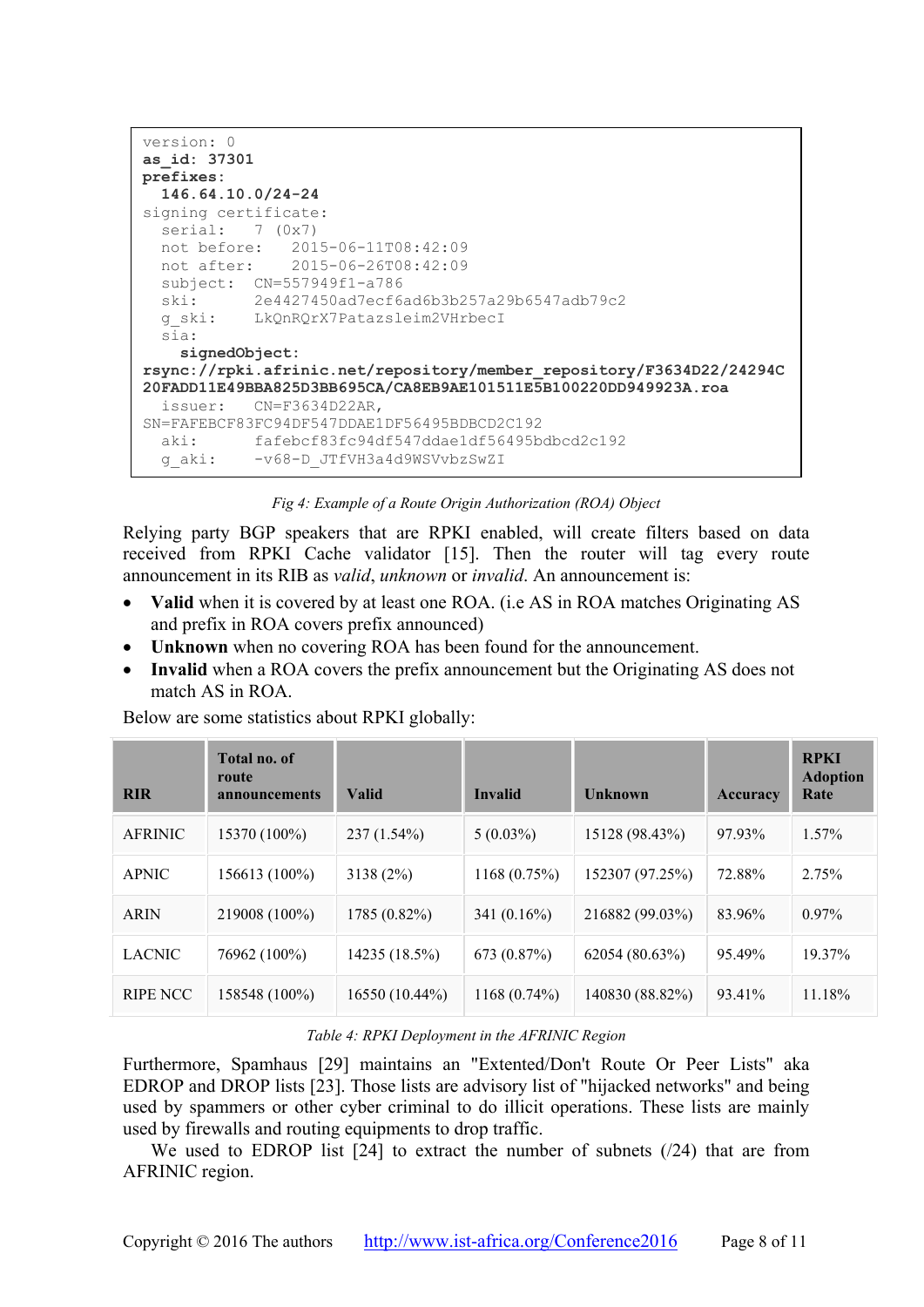| <b>RIR</b>     | $#$ of subnets<br>in EDROP<br>list $(24)$ | $\frac{0}{0}$ | <b>Referenced</b><br><b>IRT</b> objects | Subnets $(24)$<br>Covered<br>by ROA |
|----------------|-------------------------------------------|---------------|-----------------------------------------|-------------------------------------|
| <b>AFRINIC</b> | 94                                        | 3.5           | $\theta$                                | None                                |
| <b>APNIC</b>   | 2486                                      | 92.5          |                                         | None                                |
| <b>ARIN</b>    | 14                                        | 0.5           |                                         | None                                |
| <b>LACNIC</b>  | 3                                         | 0.1           |                                         | 1                                   |
| <b>RIPE</b>    | 100                                       | 3.7           |                                         | $\mathfrak{D}$                      |
| <b>Total</b>   | 2697                                      |               |                                         |                                     |

*Table 5: Statistics from Spamhaus* 

The table above shows that 3.5% of hijacked space (in the EDROP list) is from AFRINIC. None of the space tagged as "hijacked" by Spamhaus have an IRT object referenced and none are covered by ROAs.

# **5. Conclusion**

This paper gave an overview of the how RIRs contribute to the fight against spam globally. As mentioned, spam is a multidimensional problem that cannot be tackled from one perspective only. The policy measures and technical frameworks made available to the Internet community are only part of a global endeavour to combat spam. Many international institutions are also involved in this battle like the Internet Engineering Task Force (IETF) [20], the International Telecommunication Union (ITU) [21] and the Internet Society (ISOC) [22].

ISPs and network service providers need to correctly document their networks and publish their information in the WHOIS Database. RIR members must be made aware of the purpose of the data that is stored in the WHOIS database and the importance of its accuracy. Often when large blocks of IPs are blacklisted this is as a result of a failure to resolve the network abuse with the designated owner of the IP block. Network operators need to be made aware of their responsibilities for managing abuse of their networks by spammers (and other abusers). The consequences of failing to manage abuse of their networks can include blacklisting of their own and others networks and they should take responsibility for when they negatively affect users.

Apart from policy measures, RIRs maintain and manage different technical frameworks that are the Reverse DNS service, the Internet Routing Registry (IRR) and the Resource Certification (RPKI) system. While those frameworks should not be considered as the "ultimate anti-spam solutions", they must be viewed as mitigating measures. Altogether, those frameworks help build a more robust Internet infrastructure and therefore contributed to reduce the attack surface of spammers.

Some of the statistics available on usage shows that the systems in place are mostly under-utilised. Much effort has to be gathered to encourage members register their end-user assignments and create the corresponding abuse contact information objects, keep their objects up-to-date, register and sign their reverse DNS and to prevent prefix hijacking, start making use of the IRR and RPKI systems.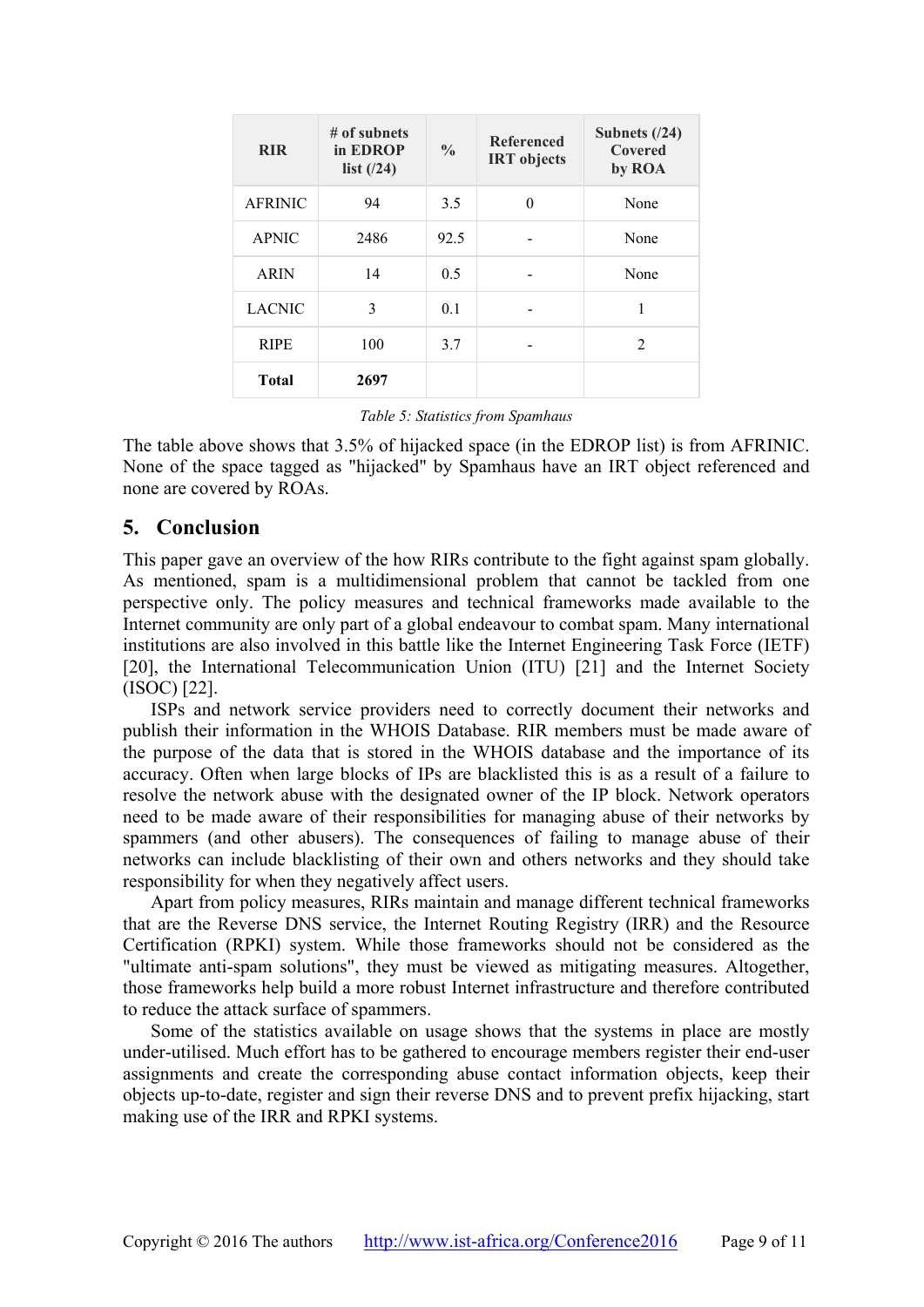# **References**

| $[1]$  | Anon, $(2016)$ . [online]<br>Available<br>at:                                                                                   |
|--------|---------------------------------------------------------------------------------------------------------------------------------|
|        | http://www.symantec.com/content/en/us/enterprise/other resources/b-                                                             |
|        | state of spam and phishing report 09-2010.en-us.pdf [Accessed 8 Jan. 2016].                                                     |
| $[2]$  | J. Rosenberg, C. Jennings, Cisco, RFC5039, The Session Initiation Protocol (SIP) and Spam, January<br>2008.                     |
| $[3]$  | Z. Zorz, Help Net Security, [online] Available at: http://www.net-security.org/secworld.php?id=8599,<br>[Accessed 8 Jan. 2016]. |
|        | [4] Federal Bureau of Investigation, Common Fraud Schemes, [online] Available<br>at:                                            |
|        | https://www.fbi.gov/scams-safety/fraud [Accessed 8 Jan. 2016].                                                                  |
| $[5]$  | N. Feamster, J. Jung, H. Balakrishnan, MIT Computer Science and AI Laboratory, An Empirical Study                               |
|        | of "Bogon" Route Advertisements, January 2005.                                                                                  |
| [6]    | M. Brown, Dyn Research, Pakistan hijacks YouTube, [online]<br>Available<br>at:                                                  |
|        | http://research.dyn.com/2008/02/pakistan-hijacks-youtube-1/, [Accessed 8 Jan. 2016].                                            |
| $[7]$  | ICANN, Criteria for Establishment of New Regional Internet Registries, June 2001. [online]                                      |
|        | Available at:                                                                                                                   |
|        | https://www.icann.org/resources/pages/new-rirs-criteria-2012-02-25-en, [Accessed 8 Jan. 2016].                                  |
| [8]    | T. Knecht, AFRINIC Abuse contact Information Policy, May 2012. [online]<br>Available<br>at                                      |
|        | https://afrinic.net/en/library/policies/698-afpub-2010-gen-006, [Accessed 8 Jan. 2016].                                         |
| [10]   | A. Toonk, How Accurate are the Internet Routing Registries, March 2009, [online] Available<br>at                                |
|        | http://www.bgpmon.net/how-accurate-are-the-internet-route-registries-irr/ [Accessed 8 Jan. 2016].                               |
| $[11]$ | M. Lepinski, S.Kent, IETF RFC6480, An Infrastructure to support Secure Internet Routing, February<br>2012.                      |
| $[12]$ | P. Srikanthan, CS Department, George Mason University, An overview of Spam Handling Techniques,<br>2003                         |
| $[13]$ | Spamhaus, Why should I worry about reverse DNS(rDNS), [online]<br>Available<br>at:                                              |
|        | http://www.spamhaus.org/faq/section/ISP%2520Spam%2520Issues#128,, [Accessed 8 Jan. 2016].                                       |
| $[15]$ | R. Bush, R. Austein, IEFT RFC6810, The Resource Public Key Infrastructure (RPKI) to Router                                      |
|        | Protocol, January 2013                                                                                                          |
| $[16]$ | W. Bin, P Wen-feng, Institute of Computing Technology, Chinese Academy of Sciences, A survey of                                 |
|        | Content-based Anti-spam Email Filtering, May 2005                                                                               |
| $[17]$ | A. Ramachandran, N. Feamster, S. Vempala, Georgia Tech, ACM CCS 07, Filtering spam with                                         |
|        | behavioural blacklisting, 2007                                                                                                  |
| $[18]$ | H.S. Alkahtani, P. Gardner-Stephen, R. Goodwin, King Faisal University, Saudi Arabia, Flinders                                  |
|        | University, Australia. A Taxonomy of Email Spam Filters, 2011                                                                   |
| $[19]$ | Available<br>Open<br>mail<br>relay,<br>Anon, $(2016)$ . [online]<br>WIKIPEDIA,<br>at:                                           |
|        | https://en.wikipedia.org/wiki/Open mail relay, [Accessed 8 Jan. 2016].                                                          |
| $[20]$ | G. Lindberg, Chalmers University of Technology, IETF RFC2505, Anti-Spam Recommendations for<br>SMTP MTAs, February 1999.        |
| [21]   | Anon, (2016). [online]<br>Available<br>http://www.itu.int/en/ITU-<br>at:                                                        |
|        | D/Cybersecurity/Pages/SPAM.aspx [Accessed 8 Jan. 2016].                                                                         |
| $[22]$ | The Internet Society, Combating Spam Project, [online] Available<br>at:                                                         |
|        | http://www.internetsociety.org/combating-spam-project, [Accessed 8 Jan. 2016].                                                  |
| $[23]$ | Spamhaus Don't Route or Peer Lists, [online] Available at: http://www.spamhaus.org/drop/ [Accessed]                             |
|        | 8 Jan. 2016].                                                                                                                   |
| $[24]$ | Spamhaus EDROP List, The Spamhaus Project. [online]<br>Available<br>at:                                                         |
|        | http://www.spamhaus.org/drop/edrop.txt [Accessed 8 Jan. 2016].                                                                  |
| $[25]$ | Messaging Malware Mobile Anti-Abuse Working Group (M3AAWG). (online) Available at:                                              |
|        | https://www.m3aawg.org/ [Accessed 8 Jan. 2016].                                                                                 |
| $[27]$ | S. Bellovin, R. Bush, IETF RFC7353, Security Requirements for BGP Path Validation, August 2014.                                 |
| $[28]$ | Merit, List of Routing registries, [online]<br>Available at: http://www.irr.net/docs/list.html [Accessed                        |
|        | 8 Jan. 2016].                                                                                                                   |
| $[29]$ | The Spamhaus Project, [online]<br>Available at: http://www.spamhaus.org/ [Accessed 8 Jan. 2016].                                |
| $[30]$ | J.R. Houtomey, AFRINIC Policy, Mandatory requirements for registering assignments and sub-                                      |
|        | allocations, September 2014. [online] Available<br>at:                                                                          |
|        | http://afrinic.net/fr/library/policies/archive/withdrawn-proposals/1215-mandatory-requirements-for-                             |
|        | registering-assignments-and-sub-allocations [Accessed 8 Jan. 2016].                                                             |
| $[31]$ | Schwartz, Alan, Simson Garfinkel, and Debby Russell. Stopping spam. O'Reilly & Associates, Inc.,                                |
|        | 1998.                                                                                                                           |
| $[32]$ | Lyman, Jay. "Spam costs \$20 billion each year in lost productivity." E-Commerce Times 29 (2003).                               |